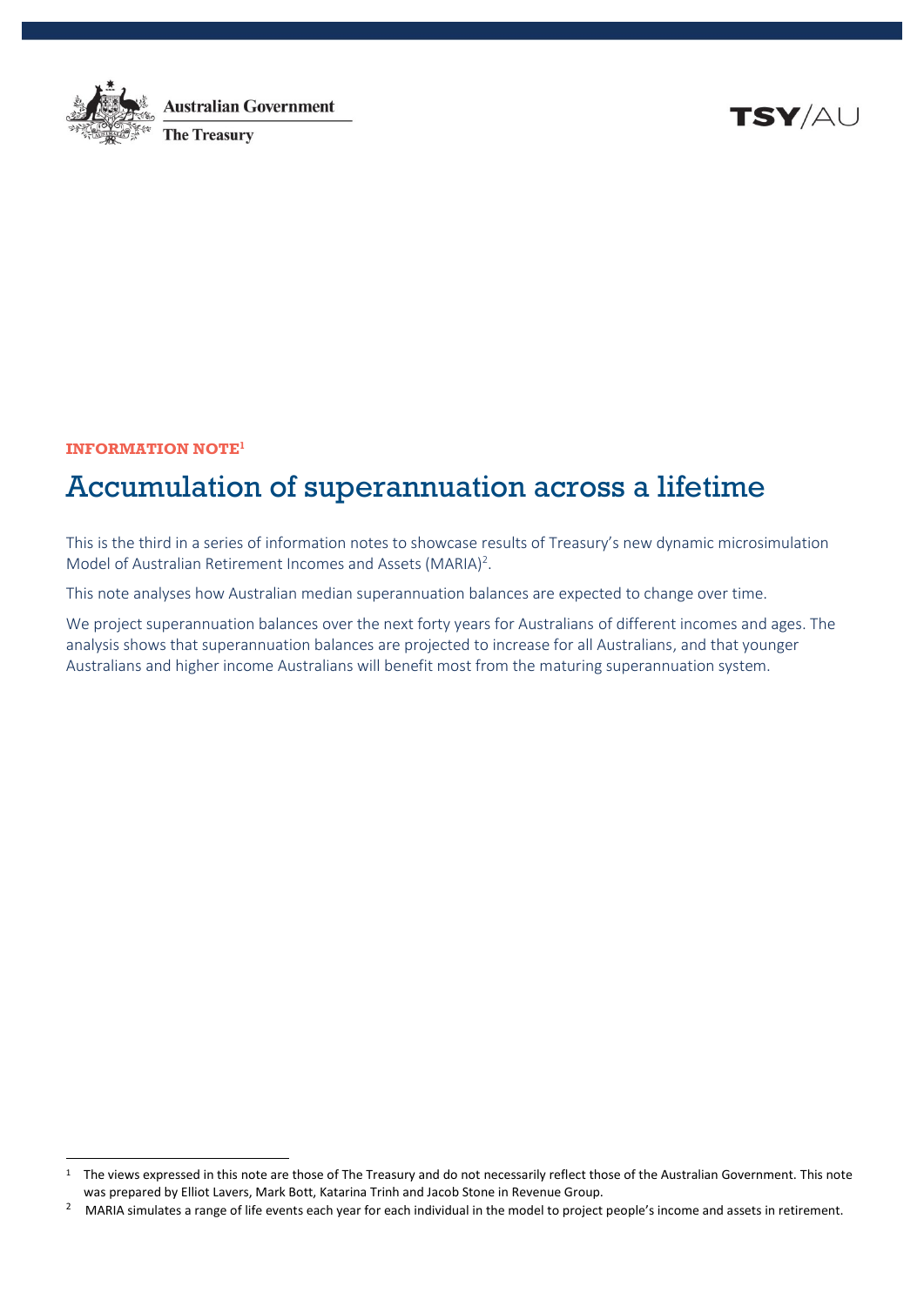#### About MARIA<sup>3</sup>

The Model of Australian Retirement Incomes and Assets (MARIA) is a long-term dynamic microsimulation model of Australia's retirement income system. It simulates the characteristics of each individual for every year for which the model is run, based on their characteristics in the previous year. This method produces a lifepath for each individual and thereby seeks to capture the diversity of Australian lifetimes and how they are expected to change in the future. The dynamic aspect is crucial for modelling Australia's retirement income system as the characteristics of future retirees are likely to differ from current retirees as the superannuation system matures.

There are a range of circumstances that can affect the retirement incomes of individuals. These include: their family composition including whether they have a partner; how much time they spend in the workforce and how much they get paid; how much they save for their retirement; if they own a home and the impact of disability or illness. Simulating detailed distributions of retirement income and assets in the long-term requires predicting all of these factors for each of the individuals in MARIA.

MARIA begins with 2013-14 base data which captures the Australian population aged 25 and over at a set point in time. The model is run on a representative sample of this complete data set. MARIA then uses Treasury analysis and projections – the 'input parameters' – to model the lifepaths (including employment status, superannuation contributions and balance) of these individuals from working life to retirement and death. Each year, new records are introduced to represent new 25 year olds in the population. While income from work and the accumulation of superannuation of superannuation is modelled in detail, at present, MARIA imputes savings outside superannuation (including home ownership) at the point of retirement based on characteristics including age, education level, work experience and superannuation balance.

MARIA's long-run assumptions for indexation and economic growth are important to interpreting the analysis in this information note. MARIA assumes long-run inflation growth is 2  $\frac{1}{2}$  per cent, by nominal Gross Domestic Product (GDP) growth is around 5 ¼ per cent and wages growth is around 4 per cent.

Investment returns, fees, insurance and drawdown assumptions are based on historical data. Investment returns before fees are assumed to be 7  $\frac{1}{2}$  per cent in the accumulation phase and 6  $\frac{1}{2}$ per cent in the retirement phase. This reflects a shift to a more conservative investment strategy post retirement. Annual fees are calculated as \$74 (indexed to Average Weekly Earnings (AWE)) plus 0.85 per cent of the account balance, and insurance premiums are \$214 (indexed to AWE). Drawdowns assumptions are based on observed drawdown rates for individuals from tax administration data.

MARIA projects defined contribution accounts, including voluntary contributions made to these accounts, at an individual level. The model does not model superannuation funds themselves, or any assets held by funds to support defined benefits or for regulatory capital purposes.

Modelling in MARIA is undertaken in nominal dollars. The choice of most useful deflator to present modelling results in today's dollars depends on the context of use. The analysis in this paper seeks to compare the impact of a maturing superannuation system on different age cohorts, and for this reason nominal estimates have been deflated by AWE to 2019 dollars. This ensures differences in outcomes reflect differences in policy or income distribution rather than productivity growth. In other situations deflating outcomes by GDP or the CPI would be more useful.

All dates for MARIA output years are financial years ending in the year stated e.g. 2020 represents 2019-20.

 $\overline{a}$ 

<sup>&</sup>lt;sup>3</sup> For more detail on the modelling methodology used in MARIA, se[e http://research.treasury.gov.au/treasury-working-paper/2017-02/.](http://research.treasury.gov.au/treasury-working-paper/2017-02/)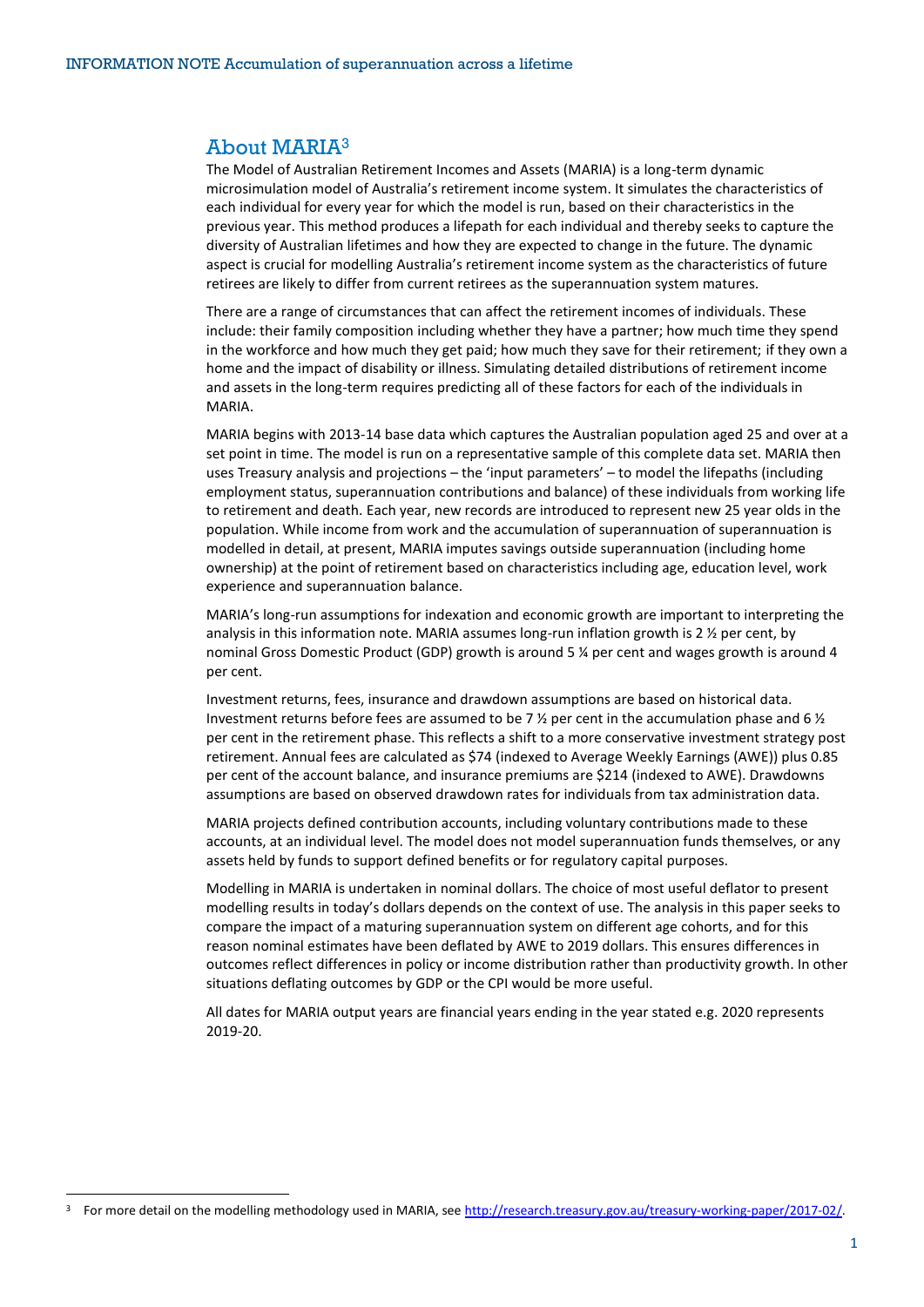# A maturing superannuation system will lead to increased median superannuation balances for all age groups

A maturing superannuation system is projected to lead to increased median superannuation balances for all ages

 $\overline{a}$ 

The Government first introduced Australia's mandatory superannuation system in 1992, to help Australians support their retirement with superannuation contributions over their working life. The Superannuation Guarantee rate (mandatory superannuation contributions rate) has increased from the initial 3 per cent of employees' wage to 9.5 per cent today. It is legislated to gradually increase to 12 per cent between 2021 and 2025.

The superannuation system is 'maturing' over time as Australians spend more of their working life with mandatory superannuation (and with higher Superannuation Guarantee rates).

MARIA can be used to assess how superannuation balances of the Australian population will grow as the system matures over their lifetimes. Chart 1 shows the projected median superannuation balances of different age groups over the next forty years.





Superannuation balances are typically accumulated throughout working life, peaking near retirement and then drawn down as income in later life. This trend is clear in Chart 1 above.

Chart 1 also shows that all age groups are projected to have higher balances in the future, but that the balances of older age groups will increase more than younger age groups. While the balances for 55-64 and 65-74 age groups will more than double from 2020 to 2060, 25-34 year olds' balances will be only 15 per cent higher after the same period.

Those aged under 35 today have already spent most of their working life in a superannuation system with a superannuation guarantee rate of at least 9 per cent. However, those aged 55 and over today have spent at least some part of their career without a mandatory superannuation system. The median balance of people in older age groups will rise significantly as those 55 and over in 2060 will have contributed to superannuation all of their working life.

Furthermore, over their lifetimes, people in younger age groups will experience the benefits of compound returns on their early career earnings, helping them to accumulate higher balances than the older population today<sup>4</sup>.

<sup>&</sup>lt;sup>4</sup> The impact of a maturing system on superannuation balances at retirement is covered in more detail in in the Information Note: '*Superannuation balances at retirement'* [http://research.treasury.gov.au/treasurys-two-cents/superannuation-balances-retirement.](http://research.treasury.gov.au/treasurys-two-cents/superannuation-balances-retirement)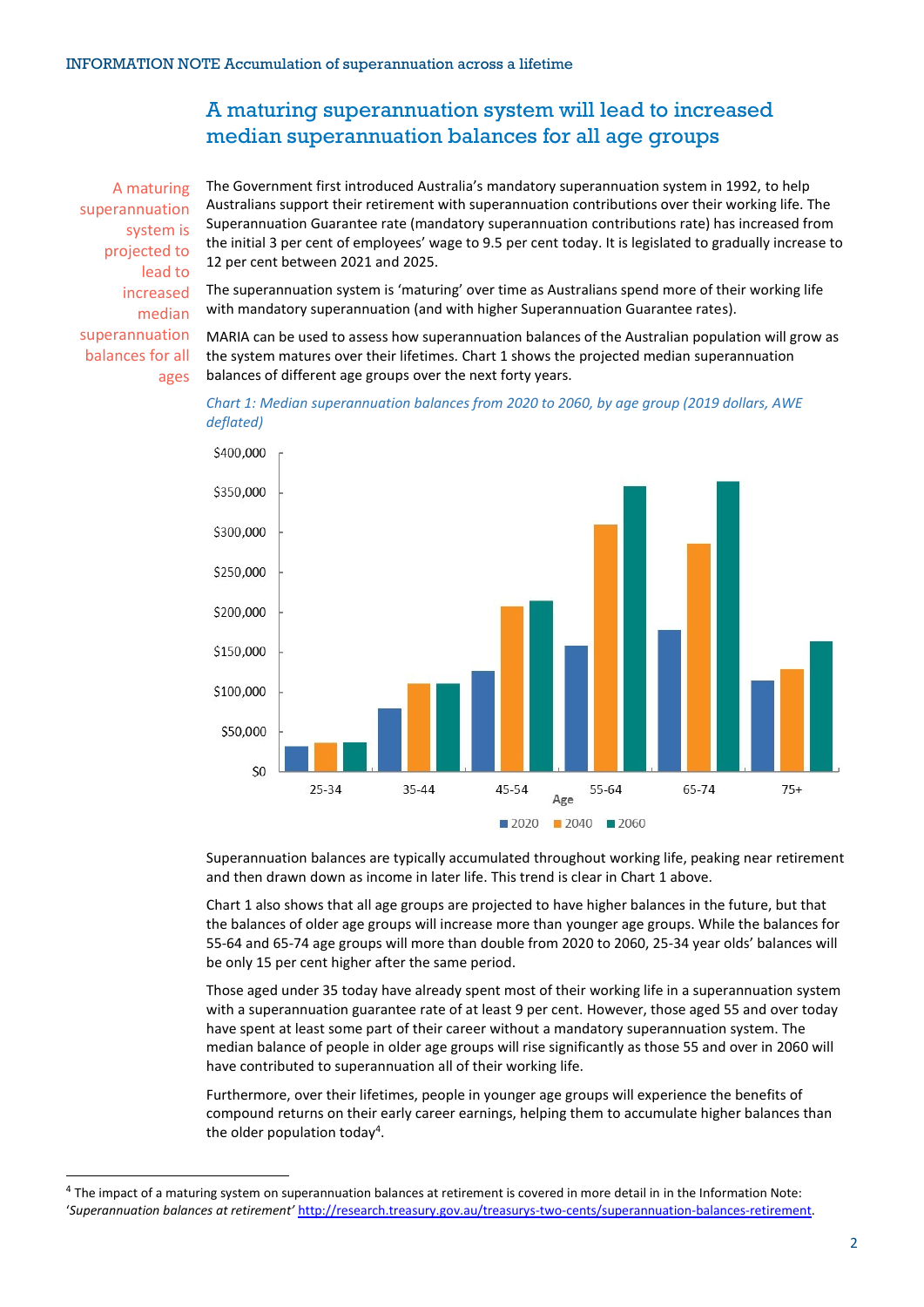### A closer look at outcomes for different age cohorts

Future generations are projected to have higher balances than current generations

We can also use MARIA to examine how retirement income outcomes will change for individuals born in different age cohorts.

Chart 2 compares superannuation balances of individuals who are born in different decades to show how balances are projected to change over time. Median superannuation balances are projected to increase across all age cohorts up to age 65 before decreasing. By comparing balances at a certain age, we can see that those born in more recently (displayed in the lighter shades) will have higher balances than those born less recently (displayed in darker shades). For example, the median balance of the age cohort born in 1970 peaks at around \$326,000 at age 65 while the median balance of the age cohort born in 1990 peaks at around \$446,000.

*Chart 2: Superannuation balances over lifetime by birth year (2019 dollars, AWE deflated)*



Again, over time, balances at older ages are expected to increase more than balances at younger ages. 65 year olds born in 1990 are projected to have balances around \$120,000 higher than 65 year olds born in 1970, while 50 year olds born in 1990 are projected to have balances around \$93,500 higher than 50 year olds born in 1970. These results highlight the maturing superannuation system's boost to balances over the next forty years.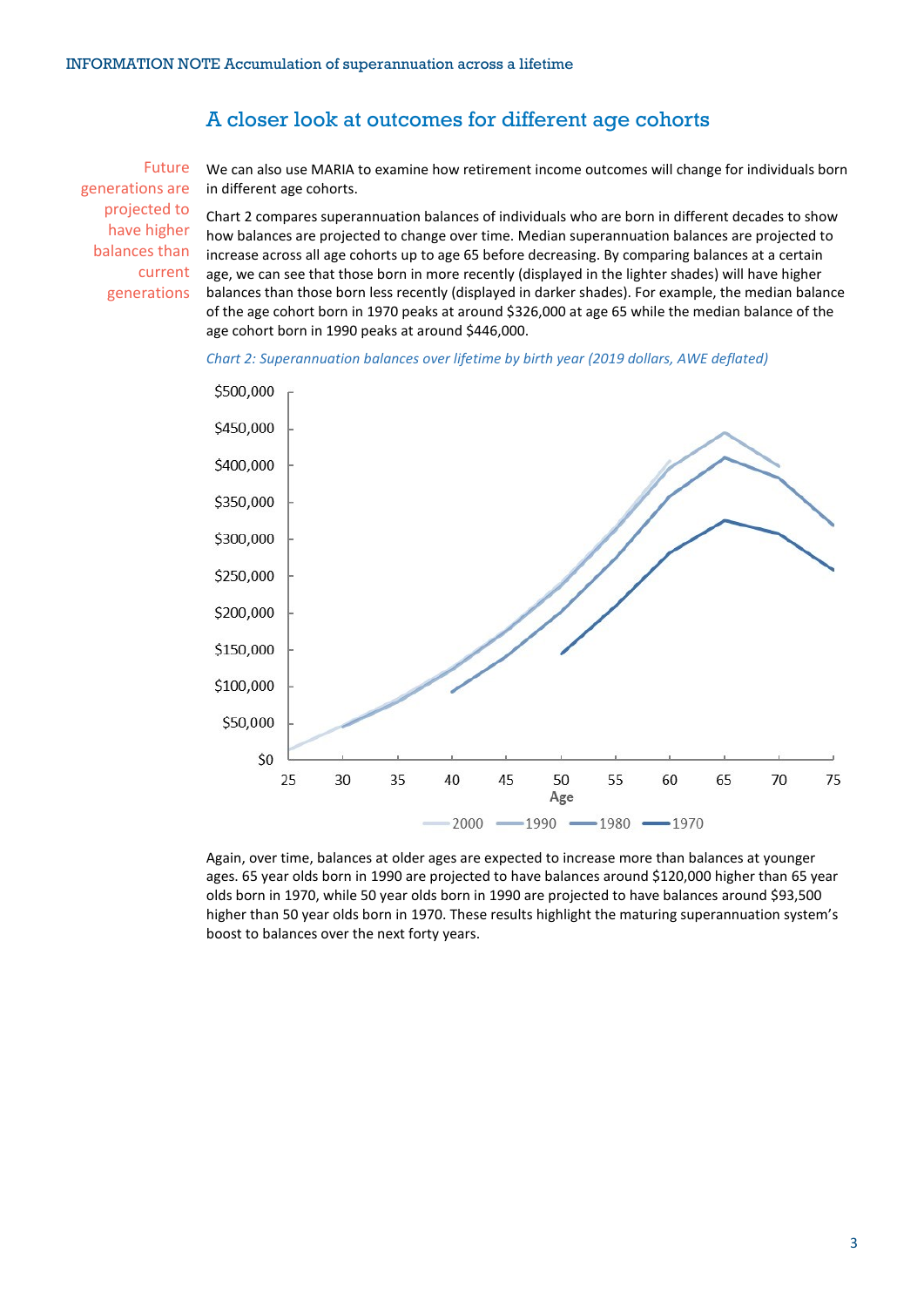# The balances of higher income Australians will grow more than lower income Australians

The superannuation balances of high income Australians are generally projected to increase more than those of low income Australians

Finally, we can use MARIA to project how balances will change for low and high income individuals born in different decades.

Chart 3 shows low and high income individuals in different birth cohorts for selected ages from 30 to 75, using percentile of superannuation balance to proxy for lifetime earnings. The 10<sup>th</sup> percentile (green) is used as a proxy for low income earners, while the  $90<sup>th</sup>$  percentile (orange) is used as a proxy for high income earners.





The gap in contributions between low and high earning cohorts accumulates over a lifetime, resulting in an increasing gap in balances as the cohorts age.

On average across birth cohorts, the balance of a high earning 40 year old is nine times higher than that of a low earning 40 year old, while a high earning 70 year old has a balance 21 times higher than a low earning 70 year old. The median balances of low earning cohorts decline at an earlier age (age 60) than those in high earning cohorts (age 70). This indicates that low earnings cohorts are more likely to have to draw down higher proportions of their balances to support their consumption needs in retirement.

In dollar terms, the gap between low and high earning individuals is projected to grow in the future at ages 40 and over. The gap is rising from around \$180,000 for today's 40 year olds (born in 1980) to around \$200,000 for 40 year olds in thirty years' time (born in 2010). The gap for 70 year olds is projected to rise from around \$847,000 for today's 70 year olds (born in 1950) to around \$959,000 for 70 year olds in thirty years' time (born in 1980).

The growth in the gap between low and high earning Australians may be driven by more recent birth cohorts benefitting from higher levels of compulsory superannuation early in careers, and the subsequent compound earnings on these contributions. Additionally, any fixed account management fees and insurance premiums have a proportionally greater impact on low balance superannuation accounts than higher balance superannuation accounts.